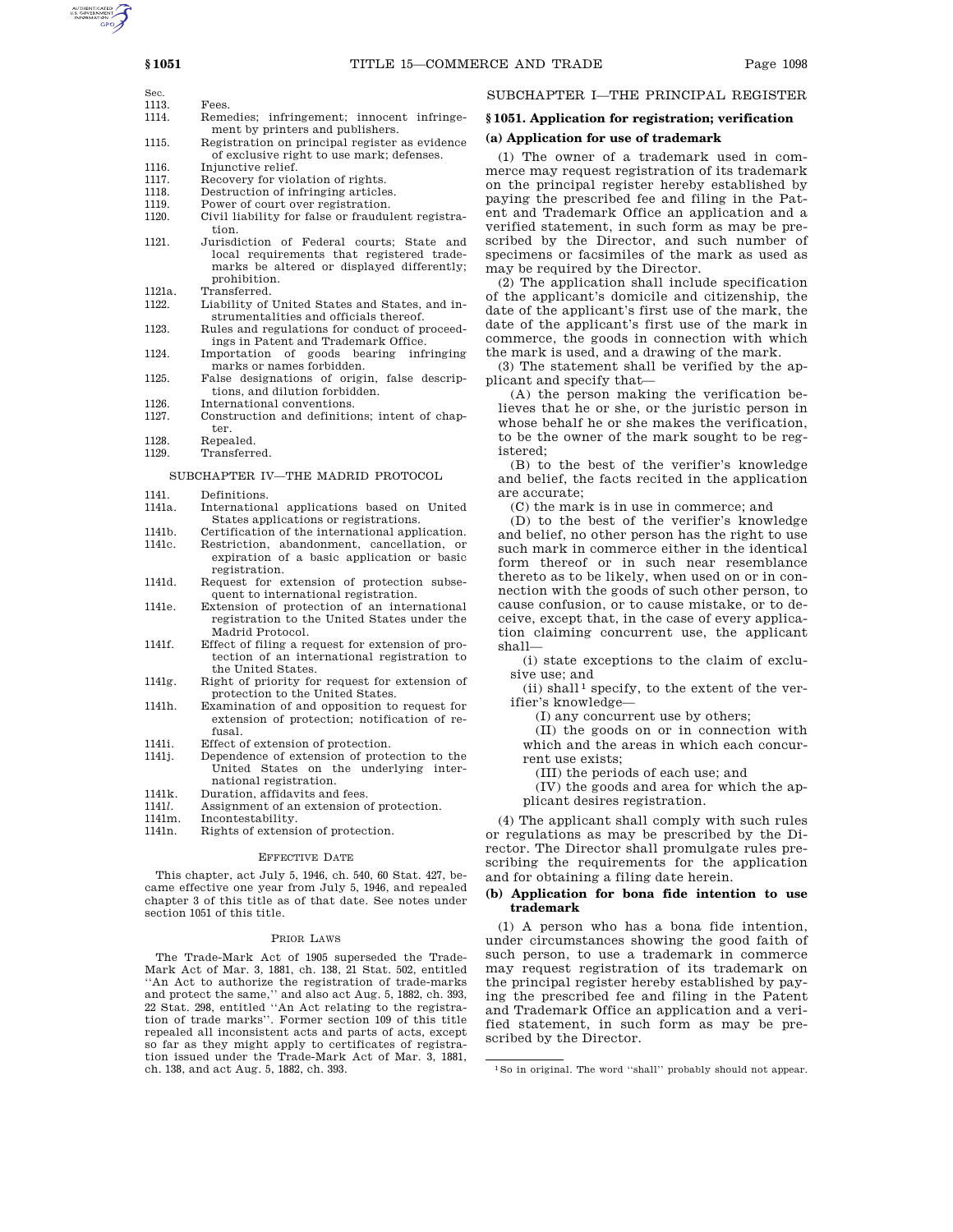(2) The application shall include specification of the applicant's domicile and citizenship, the goods in connection with which the applicant has a bona fide intention to use the mark, and a drawing of the mark.

(3) The statement shall be verified by the applicant and specify—

(A) that the person making the verification believes that he or she, or the juristic person in whose behalf he or she makes the verification, to be entitled to use the mark in commerce;

(B) the applicant's bona fide intention to use the mark in commerce;

(C) that, to the best of the verifier's knowledge and belief, the facts recited in the application are accurate; and

(D) that, to the best of the verifier's knowledge and belief, no other person has the right to use such mark in commerce either in the identical form thereof or in such near resemblance thereto as to be likely, when used on or in connection with the goods of such other person, to cause confusion, or to cause mistake, or to deceive.

Except for applications filed pursuant to section 1126 of this title, no mark shall be registered until the applicant has met the requirements of subsections (c) and (d) of this section.

(4) The applicant shall comply with such rules or regulations as may be prescribed by the Director. The Director shall promulgate rules prescribing the requirements for the application and for obtaining a filing date herein.

# **(c) Amendment of application under subsection (b) to conform to requirements of subsection (a)**

At any time during examination of an application filed under subsection (b) of this section, an applicant who has made use of the mark in commerce may claim the benefits of such use for purposes of this chapter, by amending his or her application to bring it into conformity with the requirements of subsection (a) of this section.

# **(d) Verified statement that trademark is used in commerce**

(1) Within six months after the date on which the notice of allowance with respect to a mark is issued under section 1063(b)(2) of this title to an applicant under subsection (b) of this section, the applicant shall file in the Patent and Trademark Office, together with such number of specimens or facsimiles of the mark as used in commerce as may be required by the Director and payment of the prescribed fee, a verified statement that the mark is in use in commerce and specifying the date of the applicant's first use of the mark in commerce and those goods or services specified in the notice of allowance on or in connection with which the mark is used in commerce. Subject to examination and acceptance of the statement of use, the mark shall be registered in the Patent and Trademark Office, a certificate of registration shall be issued for those goods or services recited in the statement of use for which the mark is entitled to registration, and notice of registration shall be published in the Official Gazette of the Patent and Trademark Office. Such examination may include an examination of the factors set forth in subsections (a) through (e) of section 1052 of this title. The notice of registration shall specify the goods or services for which the mark is registered.

(2) The Director shall extend, for one additional 6-month period, the time for filing the statement of use under paragraph (1), upon written request of the applicant before the expiration of the 6-month period provided in paragraph (1). In addition to an extension under the preceding sentence, the Director may, upon a showing of good cause by the applicant, further extend the time for filing the statement of use under paragraph (1) for periods aggregating not more than 24 months, pursuant to written request of the applicant made before the expiration of the last extension granted under this paragraph. Any request for an extension under this paragraph shall be accompanied by a verified statement that the applicant has a continued bona fide intention to use the mark in commerce and specifying those goods or services identified in the notice of allowance on or in connection with which the applicant has a continued bona fide intention to use the mark in commerce. Any request for an extension under this paragraph shall be accompanied by payment of the prescribed fee. The Director shall issue regulations setting forth guidelines for determining what constitutes good cause for purposes of this paragraph.

(3) The Director shall notify any applicant who files a statement of use of the acceptance or refusal thereof and, if the statement of use is refused, the reasons for the refusal. An applicant may amend the statement of use.

(4) The failure to timely file a verified statement of use under paragraph (1) or an extension request under paragraph (2) shall result in abandonment of the application, unless it can be shown to the satisfaction of the Director that the delay in responding was unintentional, in which case the time for filing may be extended, but for a period not to exceed the period specified in paragraphs (1) and (2) for filing a statement of use.

## **(e) Designation of resident for service of process and notices**

If the applicant is not domiciled in the United States the applicant may designate, by a document filed in the United States Patent and Trademark Office, the name and address of a person resident in the United States on whom may be served notices or process in proceedings affecting the mark. Such notices or process may be served upon the person so designated by leaving with that person or mailing to that person a copy thereof at the address specified in the last designation so filed. If the person so designated cannot be found at the address given in the last designation, or if the registrant does not designate by a document filed in the United States Patent and Trademark Office the name and address of a person resident in the United States on whom may be served notices or process in proceedings affecting the mark, such notices or process may be served on the Director.

(July 5, 1946, ch. 540, title I, §1, 60 Stat. 427; Pub. L. 87–772, §1, Oct. 9, 1962, 76 Stat. 769; Pub. L.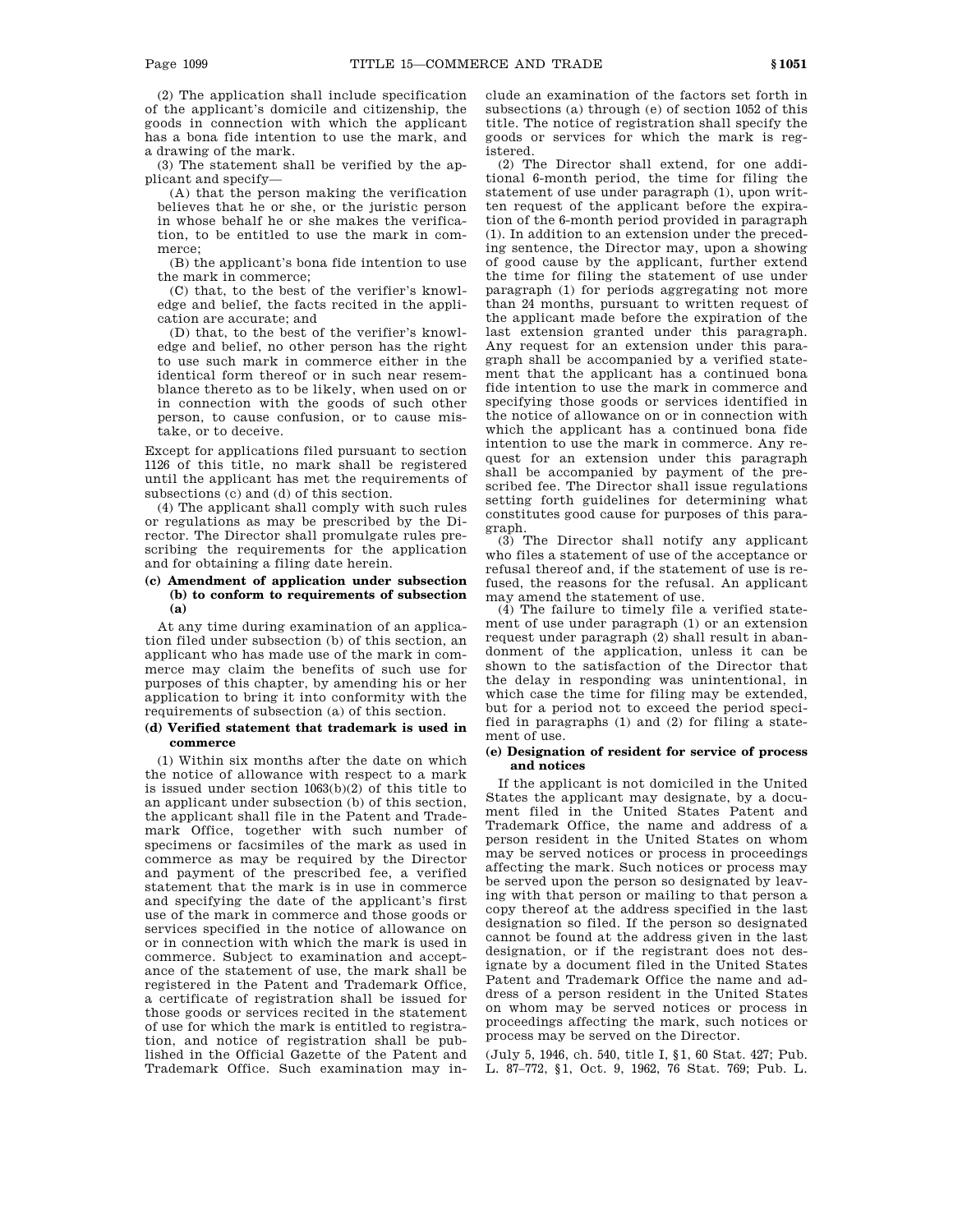93–596, §1, Jan. 2, 1975, 88 Stat. 1949; Pub. L. 100–667, title I, §103, Nov. 16, 1988, 102 Stat. 3935; Pub. L. 105–330, title I, §103, title II, §201(a)(1), Oct. 30, 1998, 112 Stat. 3064, 3069; Pub. L. 106–113, div. B,  $$1000(a)(9)$  [title IV,  $$4732(b)(1)(B)$ ], Nov. 29, 1999, 113 Stat. 1536, 1501A–583; Pub. L. 107–273, div. C, title III, §13207(b)(1), (2), Nov. 2, 2002, 116 Stat. 1906.)

## PRIOR PROVISIONS

Subsecs. (a) to (c) are from acts Feb. 20, 1905, ch. 592, §§1, 2, 33 Stat. 724; May 4, 1906, ch. 2081, §1, 34 Stat. 168; Feb. 18, 1909, ch. 144, 35 Stat. 628; Apr. 11, 1930, ch. 132, §4, 46 Stat. 155; June 10, 1938, ch. 332, §1, 52 Stat. 638. Subsec. (d) is from act Feb. 20, 1905, ch. 592, §3, 33 Stat. 725.

#### AMENDMENTS

2002—Subsec. (d)(1). Pub. L. 107–273, §13207(b)(1), in first sentence, substituted ''specifying the date of the applicant's first use of the mark in commerce and those goods or services specified in the notice of allowance on or in connection with which the mark is used in commerce.'' for ''specifying the date of the applicant's first use of the mark in commerce and,, those goods or services specified in the notice of allowance on or in connection with which the mark is used in commerce.''

Subsec. (e). Pub. L. 107–273, §13207(b)(2), amended subsec. (e) generally. Prior to amendment, subsec. (e) required applicant not domiciled in United States to designate name and address of some person resident in the United States on whom may be served notices or process in proceedings affecting the mark and provided that notices or process be served by leaving with such person or mailing to him a copy, or upon Director if designated person cannot be found.

1999—Subsecs. (a), (b), (d), (e). Pub. L. 106–113 substituted ''Director'' for ''Commissioner'' wherever appearing.

1998—Subsec. (a). Pub. L. 105–330, §103(a), amended subsec. (a) generally. Prior to amendment, subsec. (a) related to application by owner of a trademark used in commerce to register the trademark by filing in the Patent and Trademark Office a written application in prescribed form and verified by applicant, by paying prescribed fee, and by complying with prescribed rules or regulations.

Subsec. (b). Pub. L. 105–330, §103(b), amended subsec. (b) generally. Prior to amendment, subsec. (b) related to application, by person with bona fide intention, under circumstances showing good faith, to use a trademark in commerce, to register trademark by filing in the Patent and Trademark Office a written application in prescribed form and verified by applicant, by paying prescribed fee, and by complying with prescribed rules or regulations.

Subsec. (d)(1). Pub. L. 105–330, §201(a)(1)(A), inserted "and," after "specifying the date of the applicant's first use of the mark in commerce''.

Pub. L. 105-330,  $$201(a)(1)(B)$ , which directed the striking out of ''and, the mode or manner in which the mark is used on or in connection with such goods or services'', was executed by striking out '', and the mode or manner in which the mark is used on or in connection with such goods or services'' after ''notice of allowance on or in connection with which the mark is used in commerce'', to reflect the probable intent of Congress.

Subsec. (d)(4). Pub. L. 105–330, §103(c), amended par. (4) generally. Prior to amendment, par. (4) read as follows: ''The failure to timely file a verified statement of use under this subsection shall result in abandonment of the application.''

1988—Subsec. (a). Pub. L. 100–667, §103(1) to (7), inserted "(a)" preceding introductory provisions and substituted ''may apply to register his or her'' for ''may register his'', redesignated former subsecs. (a) to (c) as pars. (1) to (3), respectively, redesignated former pars. (1) to (3) as subpars. (A) to (C), respectively, in par. (1)(A), substituted ''used on or in connection with'' for 'applied to" and "goods on or in connection" for ''goods in connection'', in par. (1)(C), struck out ''actually'' after ''the mark as'', and in par. (2), substituted ''prescribed'' for ''filing''.

Subsecs. (b), (c). Pub. L. 100–667, §103(3), (9), added subsecs. (b) and (c) and redesignated former subsecs. (b) and (c) as pars. (2) and (3), respectively, of subsec. (a).

Subsecs. (d), (e). Pub. L. 100–667, §103(8), (9), added subsec. (d) and redesignated former subsec. (d) as (e).

1975—Subsecs. (a), (b), (d). Pub. L. 93–596 substituted ''Patent and Trademark Office'' for ''Patent Office''. 1962—Subsec. (a)(1). Pub. L. 87–772 substituted ''as to

be likely, when applied to the goods of such other person, to cause confusion, or to cause mistake, or to deceive'' for ''as might be calculated to deceive'', and struck out ''or services'' after ''use by others, the goods''.

### EFFECTIVE DATE OF 1999 AMENDMENT

Amendment by Pub. L. 106–113 effective 4 months after Nov. 29, 1999, see section 1000(a)(9) [title IV, §4731] of Pub. L. 106–113, set out as a note under section 1 of Title 35, Patents.

#### EFFECTIVE DATE OF 1998 AMENDMENT

Pub. L. 105–330, title I, §109(b), Oct. 30, 1998, 112 Stat. 3069, provided that: ''This title [see Short Title of 1998 Amendment note below] and the amendments made by this title shall apply to any application for registration of a trademark pending on, or filed on or after, the effective date of this Act [probably should be ''this title'', see section 110 of Pub. L. 105-330, set out as an Effective Date of 1998 Amendment note below].''

Pub. L. 105–330, title I, §110, Oct. 30, 1998, 112 Stat. 3069, provided that: ''This title [see Short Title of 1998 Amendment note below] and the amendments made by this title shall take effect—

''(1) on the date that is 1 year after the date of the enactment of this Act [Oct. 30, 1998], or

''(2) upon the entry into force of the Trademark Law Treaty with respect to the United States [Aug. 12, 2000],

whichever occurs first.''

Pub. L. 105–330, title II, §201(b), Oct. 30, 1998, 112 Stat. 3070, provided that: ''The amendments made by this section [amending this section and sections 1052, 1057, 1064, 1091, 1094, 1113 to 1115, 1121, and 1124 of this title] shall take effect on the date of enactment of this Act [Oct. 30, 1998], and shall apply only to any civil action filed or proceeding before the United States Patent and Trademark Office commenced on or after such date relating to the registration of a mark.''

#### EFFECTIVE DATE OF 1988 AMENDMENT

Section 136 of title I of Pub. L. 100–667 provided that: ''This title and the amendments made by this title [see Short Title of 1988 Amendment note below] shall become effective on the date which is one year after the date of enactment of this Act [Nov. 16, 1988].''

## EFFECTIVE DATE OF 1975 AMENDMENT

Amendment by Pub. L. 93–596 effective Jan. 2, 1975, see section 4 of Pub. L. 93–596, set out as a note under section 1111 of this title.

#### EFFECTIVE DATE

Section 46(a) of act July 5, 1946, provided that this chapter shall be in force and take effect one year from July 5, 1946.

# SHORT TITLE OF 2010 AMENDMENT

Pub. L. 111–146, §1, Mar. 17, 2010, 124 Stat. 66, provided that: ''This Act [amending sections 1057, 1058, 1065, 1071, and 1141k of this title] may be cited as the 'Trademark Technical and Conforming Amendment Act of 2010'.

#### SHORT TITLE OF 2006 AMENDMENT

Pub. L. 109–312, §1(a), Oct. 6, 2006, 120 Stat. 1730, provided that: ''This Act [amending sections 1052, 1063,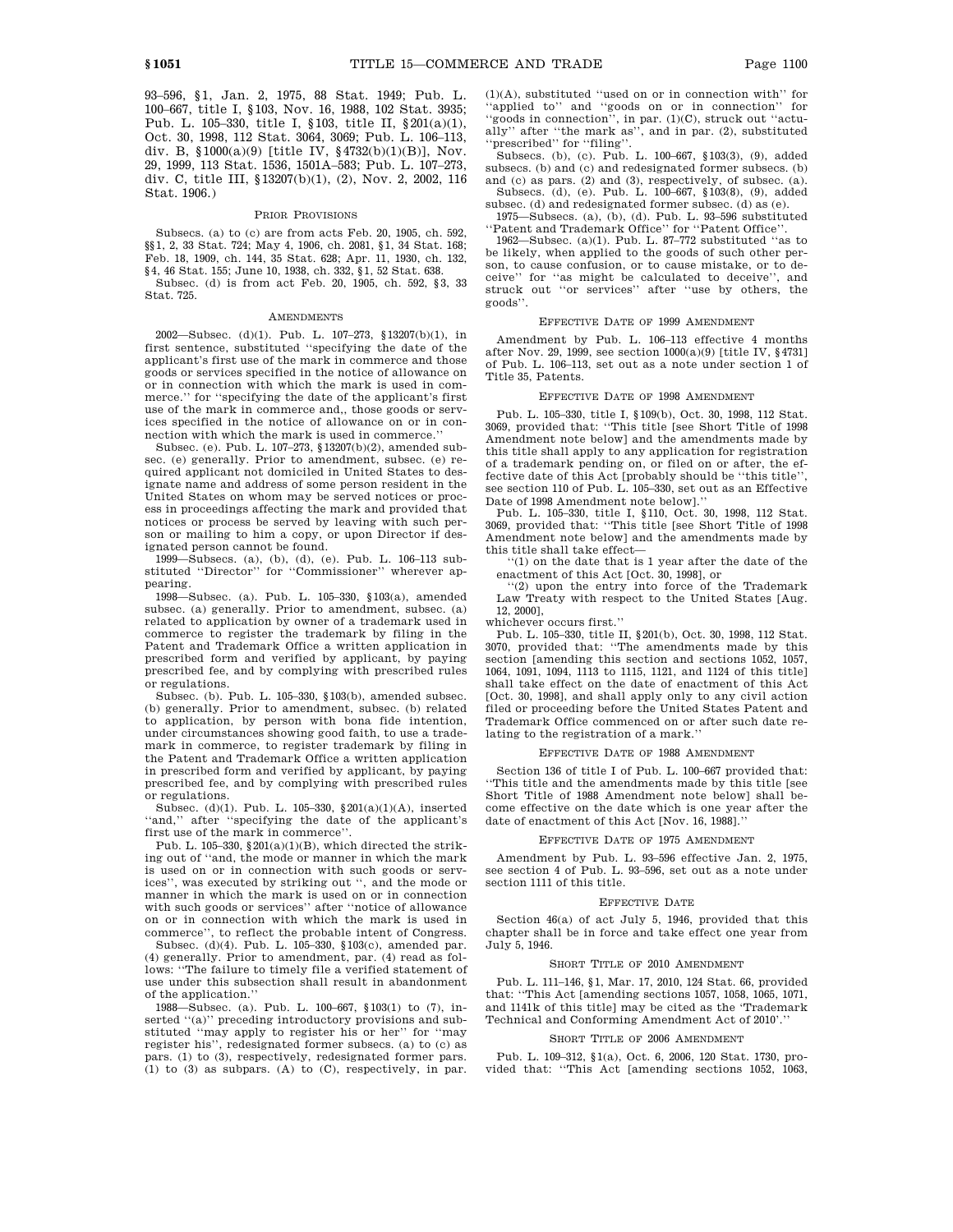## SHORT TITLE OF 2004 AMENDMENT

Pub. L. 108–482, §1, Dec. 23, 2004, 118 Stat. 3912, provided that: ''This Act [amending section 1117 of this title, section 504 of Title 17, Copyrights, sections 2318 and 3559 of Title 18, Crimes and Criminal Procedure, and sections 85 and 112 of Title 28, Judiciary and Judicial Procedure, and enacting provisions set out as notes under this section, section 1117 of this title, sections 2311 and 2318 of Title 18, and listed in a table relating to sentencing guidelines set out as a note under section 994 of Title 28] may be cited as the 'Intellectual Property Protection and Courts Amendments Act of 2004'.

Pub. L. 108–482, title II, §201, Dec. 23, 2004, 118 Stat. 3916, provided that: ''This title [amending section 1117 of this title, section 504 of Title 17, Copyrights, and section 3559 of Title 18, Crimes and Criminal Procedure, and enacting provisions set out as notes under section 1117 of this title and listed in a table relating to sentencing guidelines set out as a note under section 994 of Title 28, Judiciary and Judicial Procedure] may be cited as the 'Fraudulent Online Identity Sanctions Act'.''

#### SHORT TITLE OF 2002 AMENDMENT

Pub. L. 107–273, div. C, title III, §13401, Nov. 2, 2002, 116 Stat. 1913, provided that: ''This subtitle [subtitle D (§§13401–13403) of title III of div. C of Pub. L. 107–273, enacting subchapter IV of this chapter and provisions set out as a note under section 1141 of this title] may be cited as the 'Madrid Protocol Implementation Act'.

### SHORT TITLE OF 1999 AMENDMENTS

Pub. L. 106–113, div. B, §1000(a)(9) [title III, §3001(a)], Nov. 29, 1999, 113 Stat. 1536, 1501A–545, provided that: ''This title [enacting section 1129 of this title, amending sections 1114, 1116, 1117, 1125, and 1127 of this title, section 470a of Title 16, Conservation, and section 1338 of Title 28, Judiciary and Judicial Procedure, and enacting provisions set out as notes under this section and sections 1117 and 1125 of this title] may be cited as the 'Anticybersquatting Consumer Protection Act'.''

Pub. L. 106–43, §1, Aug. 5, 1999, 113 Stat. 218, provided that: ''This Act [amending sections 1052 to 1054, 1060, 1063, 1064, 1091, 1092, 1114, 1116 to 1118, 1122, and 1124 to 1127 of this title, enacting provisions set out as a note under section 1052 of this title, and amending provisions set out as a note under this section] may be cited as the 'Trademarks Amendments Act of 1999'.

## SHORT TITLE OF 1998 AMENDMENT

Pub. L. 105–330, title I, §101, Oct. 30, 1998, 112 Stat. 3064, provided that: ''This title [amending this section and sections 1058 to 1060, 1062, and 1126 of this title and enacting provisions set out as notes under this section and sections 1058 and 1059 of this title] may be cited as the 'Trademark Law Treaty Implementation Act'.''

## SHORT TITLE OF 1996 AMENDMENT

Pub. L. 104–98, §1, Jan. 16, 1996, 109 Stat. 985, provided that: ''This Act [amending sections 1125 and 1127 of this title and enacting provisions set out as a note under section 1125 of this title] may be cited as the 'Federal Trademark Dilution Act of 1995'.''

### SHORT TITLE OF 1992 AMENDMENT

Pub. L. 102–542, §1, Oct. 27, 1992, 106 Stat. 3567, provided that: ''This Act [enacting section 1122 of this title, amending sections 1114, 1125, and 1127 of this title, and enacting provisions set out as a note under section 1114 of this title] may be cited as the 'Trademark Remedy Clarification Act'.''

#### SHORT TITLE OF 1988 AMENDMENT

Section 101 of title I of Pub. L. 100–667 provided that: ''This title [amending this section and sections 1052 to

1060, 1062 to 1066, 1068, 1069, 1071, 1091, 1092, 1094, 1095, 1111, 1112, 1114 to 1118, 1121, and 1125 to 1127 of this title, redesignating section 1121a of this title as section 1121(b) of this title, and enacting provisions set out as notes under sections 1051 and 1058 of this title] may be cited as the 'Trademark Law Revision Act of 1988'.''

# SHORT TITLE OF 1984 AMENDMENT

Pub. L. 98–620, title I, §101, Nov. 8, 1984, 98 Stat. 3335, provided that: ''This title [amending sections 1064 and 1127 of this title and enacting provisions set out as a note under section 1064 of this title] may be cited as the 'Trademark Clarification Act of 1984'.''

#### SHORT TITLE

Act July 5, 1946, ch. 540, 60 Stat. 427, which is classified to this chapter, is popularly known as the ''Lanham Act'' and also as the ''Trademark Act of 1946''.

### REPEAL OF INCONSISTENT PROVISIONS; CERTAIN PROVISIONS NOT AFFECTED

Section 46(a) of act July 5, 1946, as amended by Pub. L. 106–43, §6(b), Aug. 5, 1999, 113 Stat. 220, provided in part that all acts and parts of acts inconsistent with this chapter are repealed effective one year from July 5, 1946, but that ''nothing contained in this Act [this chapter] shall be construed as limiting, restricting, modifying, or repealing any statute in force on the effective date of this Act [July 5, 1947] which does not relate to trademarks, or as restricting or increasing the authority of any Federal department or regulatory agency except as may be specifically provided in this Act [this chapter].''

Section 48 of act July 5, 1946, provided that: ''Section 4 of the Act of January 5, 1905 (U.S.C., title 36, sec. 4), as amended, entitled 'An Act to incorporate the National Red Cross' [see 18 U.S.C. 706], and section 7 of the Act of June 15, 1916 (U.S.C., title 36, sec. 27), entitled 'An Act to incorporate the Boy Scouts of America, and for other purposes' [see 36 U.S.C. 30905], and the Act of June 20, 1936 (U.S.C., title 22, sec. 248), entitled 'An Act to prohibit the commercial use of the coat of arms of the Swiss Confederation' [see 18 U.S.C. 708], are not repealed or affected by this Act.''

#### SAVINGS PROVISION

Pub. L. 106–113, div. B, §1000(a)(9) [title III, §3008], Nov. 29, 1999, 113 Stat. 1536, 1501A–551, provided that: ''Nothing in this title [see Short Title of 1999 Amendments note above] shall affect any defense available to a defendant under the Trademark Act of 1946 [15 U.S.C. 1051 et seq.] (including any defense under section 43(c)(4) of such Act [15 U.S.C. 1125(c)(4)] or relating to fair use) or a person's right of free speech or expression under the first amendment of the United States Constitution.''

#### SEPARABILITY

Section 50 of act July 5, 1946, provided that: ''If any provision of this Act [this chapter] or the application of such provision to any person or circumstance is held invalid, the remainder of the Act shall not be affected thereby.''

#### TRANSFER OF FUNCTIONS

For transfer of functions of other officers, employees and agencies of Department of Commerce to Secretary of Commerce, with certain exceptions, see Reorg. Plan No. 5 of 1950, §§1, 2, eff. May 24, 1950, 15 F.R. 3174, 64 Stat. 1263, set out in the Appendix to Title 5, Government Organization and Employees.

### PENDING PROCEEDINGS AND EXISTING REGISTRATION AND RIGHTS UNDER PRIOR ACTS

Section 46(a) of act July 5, 1946, provided in part that this chapter, except as otherwise specifically provided therein, shall not affect any suit, proceeding or appeal